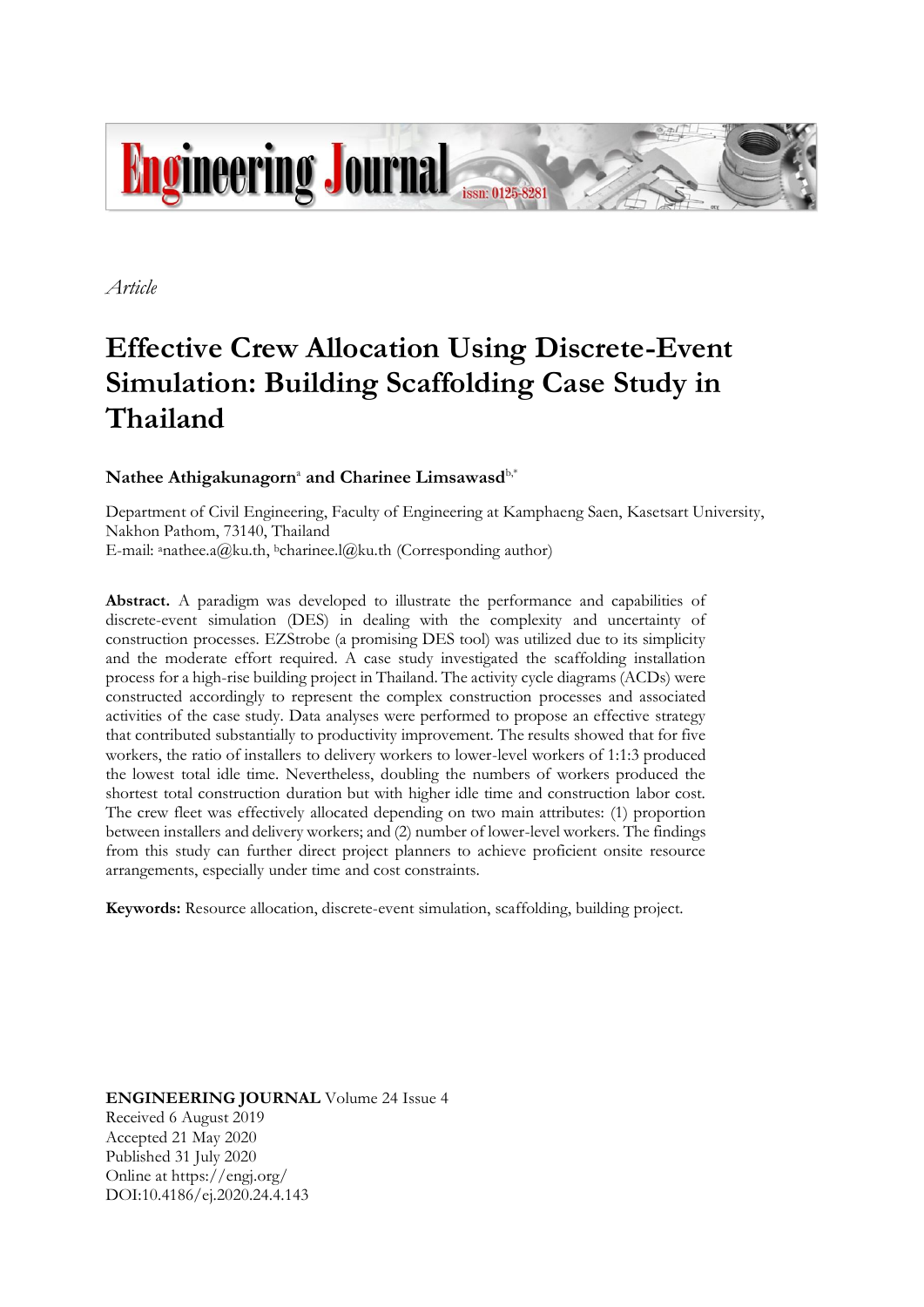## **1. Introduction**

As a construction project increasingly involves very complex processes [1-2], an effective modelling technique is necessary to analyze the complicated, interactive and dynamic nature of construction. Moreover, a superior technique is required so that problem solving can be performed without disrupting the ongoing construction processes. Evidence [3-4] has been presented on the successful implementation of computer-based modelling and simulation in analyzing construction operations over the past decades. Several studies have enumerated applications and the advantages of using computer modelling and simulation tools in construction [5-11].

Besides complexity, construction projects always encounter uncertainty that inevitably occurs during operations. This uncertainty can cause poor performance, which results in overruns of construction costs and project delays [12]. Many factors have been mentioned that can cause uncertainty and impact on construction projects, such as the weather, labor supply, revisions, reworking, productivity, waiting time delays, and poor project management [13-16]. In order to address the challenges of complexity and uncertainty, discrete-event simulation or DES has been recognized as a promising computer-based modelling technique with its capability of handling complex construction conditions by adapting a computerbased method to model an electronic realistic prototype that represents a real operational system [17].

In construction work, temporary structures are important elements that deserve substantial attention due to their impacts on the construction schedule and indirect construction costs [18-19]. An Occupational Safety and Health Administration (OSHA) report showed that 65% of construction workers are routinely associated to the scaffolding task [20]. Furthermore, there are claims that improper planning of scaffolding systems has a huge impact on construction expenditure. Apart from the safety issue, several studies have acknowledged the considerable effect of the labor-intensive nature of scaffolding on construction cost and time [19, 21-22]. The scaffolding component can also involve a critical decrease in work productivity as a result of idle time, reworking and excessive delivery time [23]. However, most temporary scaffolding systems are given less importance and lack effective resource planning and management nowadays [19, 21]. As such, there is a pressing need for a proficient technique that contributes to effective resource allocation and planning management to promote productivity improvement in scaffolding systems.

Due to the aforementioned research gaps and challenges, DES was adopted in this study to demonstrate its capabilities and application in analyzing and modelling the complexity and determining the uncertainty of the scaffolding installation task of a building construction project in Thailand. The results from this study are expected to help contractors and construction managers to analyze a complex construction project and further improve construction processes, facilitate resource allocation, and enhance the work productivity. The proposed paradigm can be utilized as a decision-support tool for managing crew allocation and configuration of the scaffolding process and other construction processes. The rest of the paper is organized as follows. The next section describes data collection, and basic knowledge of the scaffolding components and installation. Then, explanations of model development, input data and analysis assumptions are provided in the model construction section. After that, the analyses present the performance and capabilities of the developed DES model in facilitating effective resource allocation in the results and discussion. This is followed by the conclusion.

## **2. Data Collection**

## **2.1. Data Sources and Scopes**

This study aimed to investigate the performance of DES in improving the work productivity of a building construction project. Therefore, the scaffolding installation process was selected for analysis because it is repetitive, labor-intensive, and hard to effectively allocate proper crew configuration. A substantial impact on productivity improvement can be expected based on an effective recommendation on resource allocation. The scaffolding installation activities of one high-rise condominium building in Thailand were collected using video recording in this study. Information and data were subsequently extracted to determine the amount of work performed, the work sequence, activity duration, and activity resources in terms of crew workers and scaffolding components. Explanations of the data collection process for each essential input parameter are provided below:

Amount of performed work was calculated as total number of scaffolding components for the entire building installation, which was based on the whole building area measured in square meters (m<sup>2</sup> ) and the installing area per one bay.

Work sequence was initially collected at the construction site by interviewing the contractor's project engineer. In addition, site investigations were performed over a period to observe common practice and the continuity of sequences in the repetitive scaffolding installation process.

Activity duration was determined and extracted from the recorded video simultaneously with the work sequence. Each activity in the work process was originally identified by start and end points, which corresponded to the activity duration measurement. Sufficient rounds of recording were repeated to collect several samples for the duration of an activity and this information was further used to formulate the distribution pattern to represent the uncertainty inherent in the construction.

Activity resources were gathered by observing the type and number of workers needed for installing each bay of scaffold. In addition, the number of scaffolding components was determined based on the amount of performed work initially calculated.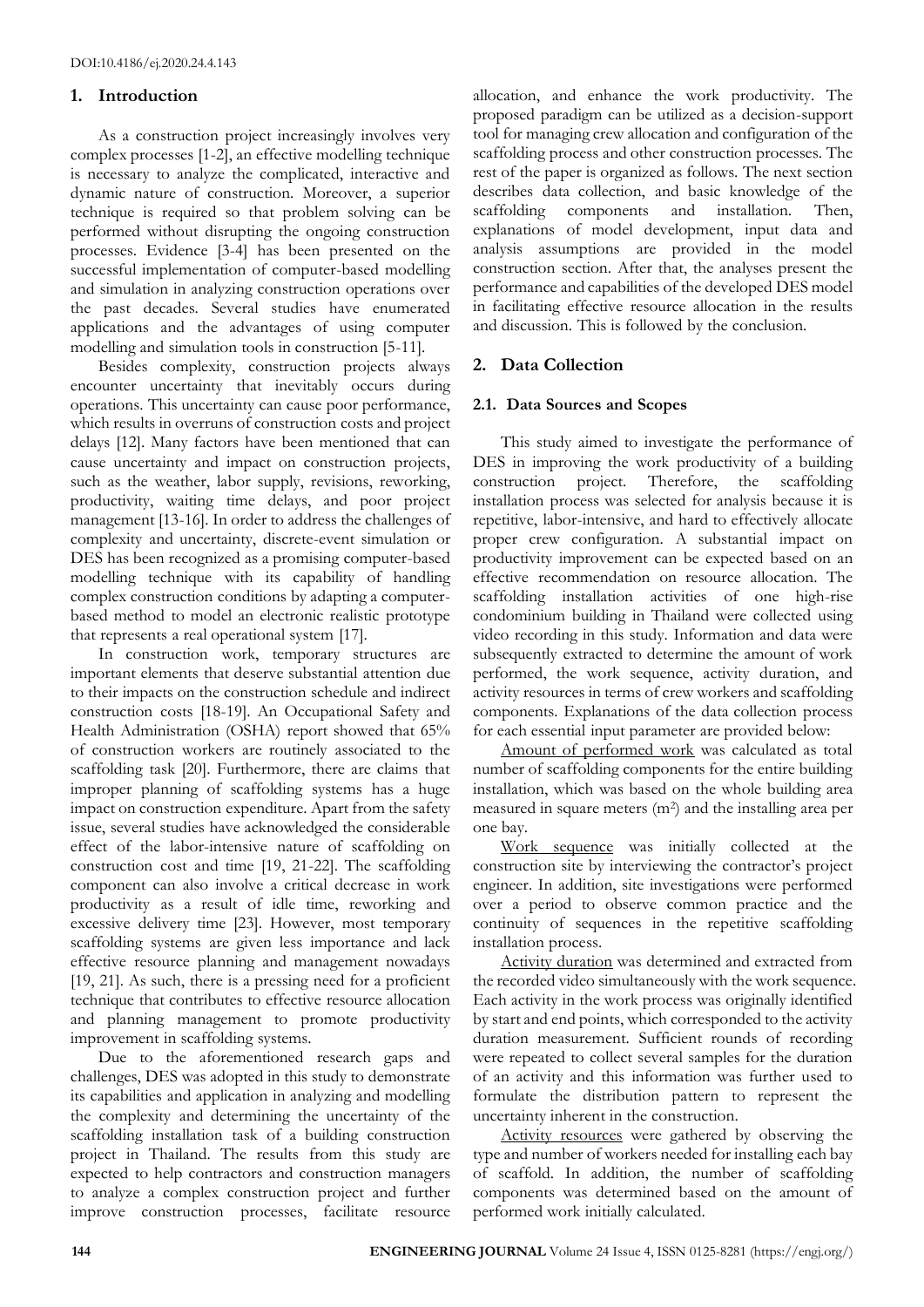All these data were later used to construct the ACD to depict the systematic network of a complex construction process showing activities, resources, and interactions. In this paper, the different types of activities were represented in forms of the Normal and Combi, which are basic elements in ACD and were linked in order according to the work sequence. The number of scaffolding components that needed to be completed and the number of workers were incorporated into the ACD in the form of the Queue (another basic ACD element) with the number of associated resources appearing in the determined Queue node. The relationships of construction activities were also defined as links or interactions between the basic ACD elements. The activity durations were then added into the related Normal or Combi forms. Duration can be presented either in terms of a deterministic or probabilistic format. However, the probabilistic duration of an activity requires repetitive data collection to represent the time variations in terms of activity duration distribution. The associated instructions and rules for the ACD development and analysis can be further referenced from the original articles [24-25].

## **2.2. Scaffolding Components and Installation Process**

The type of scaffold in the case study was a ring-lock scaffolding system. It is widely used in the industry due to its low cost, simplicity to install, and adaptability to different functional areas. This system is the most modern and versatile among all scaffolding mechanisms available in the industry, providing high flexibility and stability of structure with good load-bearing strength. Furthermore, it requires installation components for the scaffolding system to be easy to assemble and store, with the minimal effort and time required. Figure 1 illustrates the basic scaffolding elements in this paper.



Fig. 1. Scaffolding elements.

The structural system is composed of four basic elements: standards, ledgers, transoms, and base plates. A standard is a vertical structure connecting the scaffolding system directly to the ground. The lower part of the standard is attached into a base plate to disseminate the load of the scaffold. A ledger is a horizontal structure running between standards in the long direction to provide support and distribute the weight of the structure. An assembled standard is also supported by a transom that is placed over ledgers.

The process of each bay starts from a worker taking two base plates from the pile of material and carrying them to a designated location. The worker then returns to the pile to get one of the two ledgers needed for the installation of the lower level. Next, the lower-level ledgers are connected to the base plates using couplers. The worker will go to the pile again to get transoms which are then placed over and attached to the ledgers. Standards are next securely adhered to the base plates. After that, the middle-level ledgers and the transoms are connected to

the standards with couplers. The process lastly involves the worker climbing over the middle level to install the ledgers and transoms at the top level of the scaffold. This is repeated for all bays installed at the construction site. In practice, a worker can carry two base plates at a time, whereas the other members of the scaffold structure can be carried one piece at a time.

#### **3. Model Construction**

#### **3.1. Discrete-Event Simulation (DES)**

DES is a modelling technique that is superior in codifying dynamic and complex behaviors of a real or imaginary system. The simulation can be executed on the platform of either general programing languages or simulation-specific tools [26]. Several research studies have claimed its effectiveness in handling the nature and characteristics of a construction project. Until now, a large number of DES tools (e.g. CYCLONE, COOPS,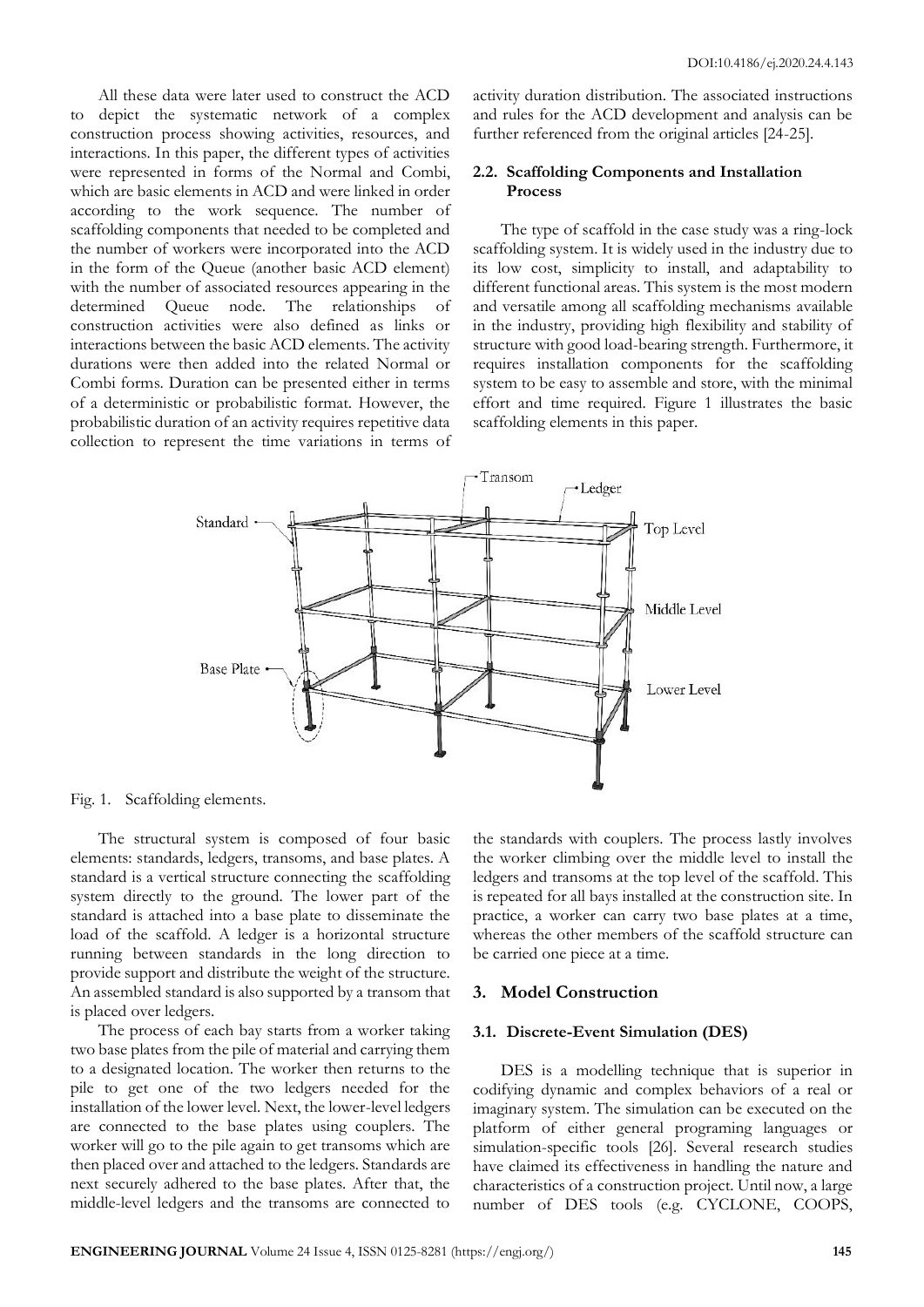Stroboscope, and EZStrobe) have been introduced to facilitate the analysis and visualization of a complex problem [26-28].

As DES has been widely recognized in constructionoriented research, it has been adopted to address many aspects in construction projects. For example, [5], [6], and [11] used DES in evaluating the environmental impacts due to construction activities. In addition, [3] and [15] demonstrated an application of DES in planning construction processes that depend greatly on the utilization of heavy equipment fleets. The other applications exemplified productivity analysis for precastconcrete, hollow-core slab installation, road structure construction and cement loading process [30-32].

## **3.2. Activity Cycle Diagram**

The case study was modelled using a promising DES tool, namely EZStrobe, to satisfy the objective of simplicity with moderate effort required for operations. This paper constructed the ACDs of the scaffolding installation process by separating it into six main parts, as shown in Figs. 2 to 7, according to the information gathered at the construction site as described in the previous section. The first part of the model was established to present the process of installing base plates at the four corners of the specified bay. One set of scaffold was composed of four base plates, four standards, six transoms and six ledgers. However, for the next set, only two base plates, two standards, three transoms and three ledgers were required to complete the process because they had to connect with the existing structure and, hence, shared some members, as shown in Fig. 1. The ACD

assumed that the leftmost panel in Fig. 1 (i.e., two base plates, two standards, three transoms) had already been installed. This means the same number of members were required for all sets, which reduced any unnecessary complexity in the ACD. Moreover, a ledger and transom were aggregated here as a longitudinal structure for model simplicity and are henceforth called a 'ledger' in the ACD.

The process proceeds from the material delivery at "Get\_BasePlate" when there are sufficient amounts of materials, workers and allowable working space at "BasePlate", "Worker", and "BP\_CanInstll", respectively, before the installation of the base plate at "Install\_BsPlt". The number on the arrows between these activities identifies the number of resources that are needed so that the activity "Get\_BasePlate" can start. For example, the activity requires one worker, two base plates and three resources from "BP\_CanInstll" Queue (discussed later in this section). If these required resources are not adequately available at the same time, the immediately succeeding activity will not be initiated.

Then, two actions are concurrently performed, as the worker returns under "Return\_BsPlt" to begin the next delivery round while the resource instances of allowable working laps (i.e., the allowable spaces to install the lowerlevel ledger) are added through "LL\_CanInstll" to trigger the next process. Once two base plates have been installed, the worker can connect three ledgers to four base plates (two base plates from the previous round and two base plates that have just been installed), which is indicated by number "3" on the link between "Intall\_BsPlt" and "LL\_CanInstll". The total number of installed base plates is then stored in "BsPlt\_Installed". Figure 2 demonstrates the ACD for the base plate installation.



Fig. 2. Activity cycle diagram: base plate installation.

Next, the ledgers and transoms at the lower level of the scaffold are installed, as shown in Fig. 3. Similarly, the worker proceeds to pick up materials in the storage area and deliver them to the set up location (see "Get\_Ledger\_LL") when there are the adequate resources at "Ledger" and "Worker", and the restriction at

"LL\_CanInstll". The process passes to "Instl\_LowerLv" representing the assemblies of lower-level ledgers and transoms. The worker then reverses back under "Return\_ Ledger\_LL" to "Worker". The installed materials will be kept in "LL\_Installed" while the limitation of working laps is created in "Std\_CanInstll" for the next process. Note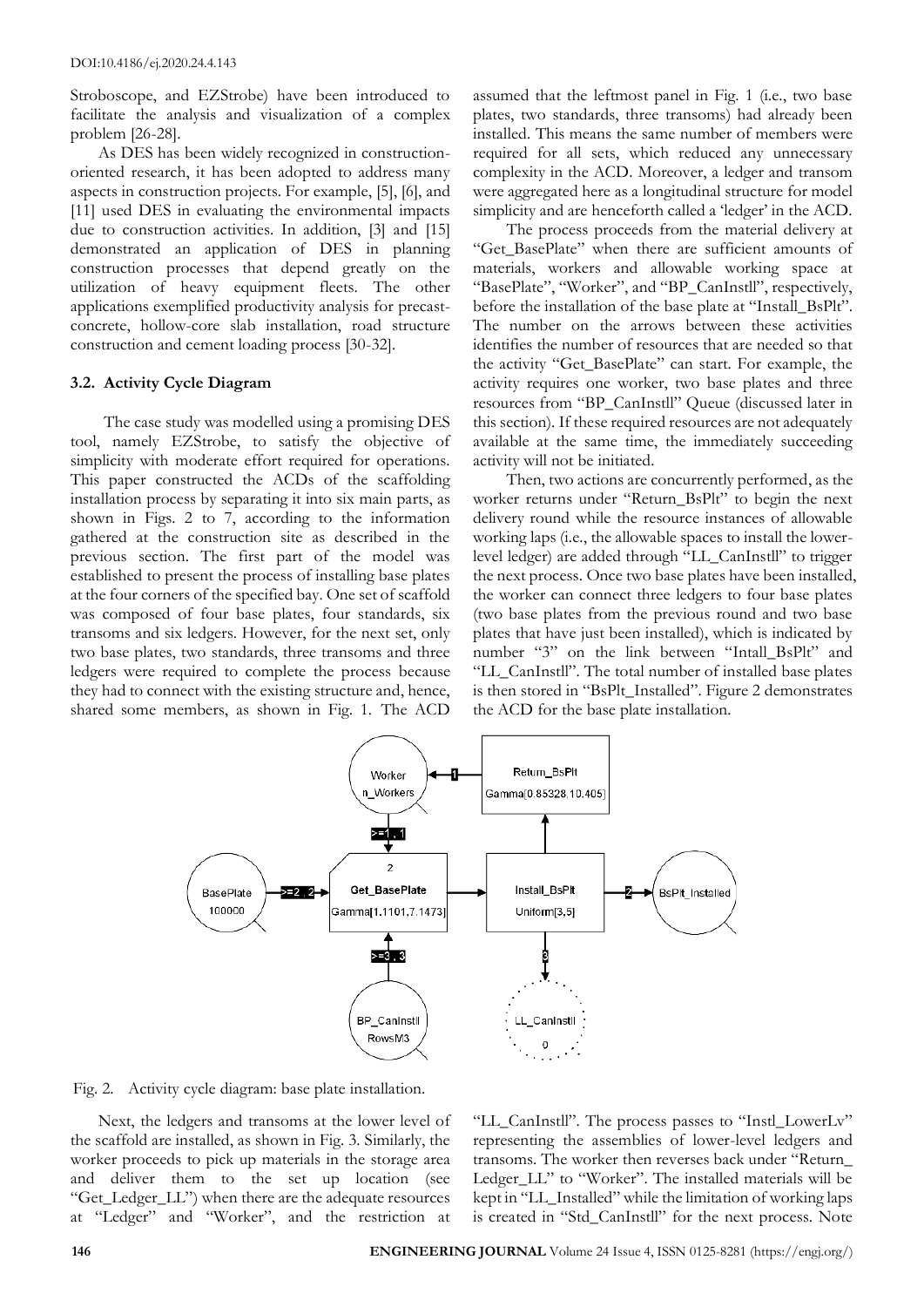that the required numbers of ledgers and standards for the installation process are 3 and 2, respectively. Therefore, if one ledger is installed, the worker can install only 2/3 or 0.66 standards. This number is represented in the ACD on the link between "Instl\_LowerLv" and "Std\_CanInstll". However, to avoid non integer values, we calculated the least common multiple (6) to change the number to an integer. Hence, the number "2" was used on the link instead of 0.66 to indicate that the process will need three rounds (6/2) of ledger installation and two round of standard installation  $(6/2 = 3$  as indicated on the link between "Std\_CanInstll" and "Get\_Standard" in Fig. 4).



Fig. 3. Activity cycle diagram: lower-level ledger and transom installation.

Figures 4 and 5 also represent the installation processes of the standard, and ledger and transom. The same concept applied for the lower-level ledgers and transoms was adopted here. The number of installed materials is finally collected at "Std\_Installed" and "ML\_Installed" for the standards, as well as the middlelevel ledgers and transoms, respectively. Furthermore, "BP\_CanInstll" in Fig. 5 performs as a counter to trigger a new pair of base plates installation ("Get\_BasePlate" and "Install\_BsPlt" in Fig. 2) when all three middle-level ledgers have been placed.



Fig. 4. Activity cycle diagram: standard installation.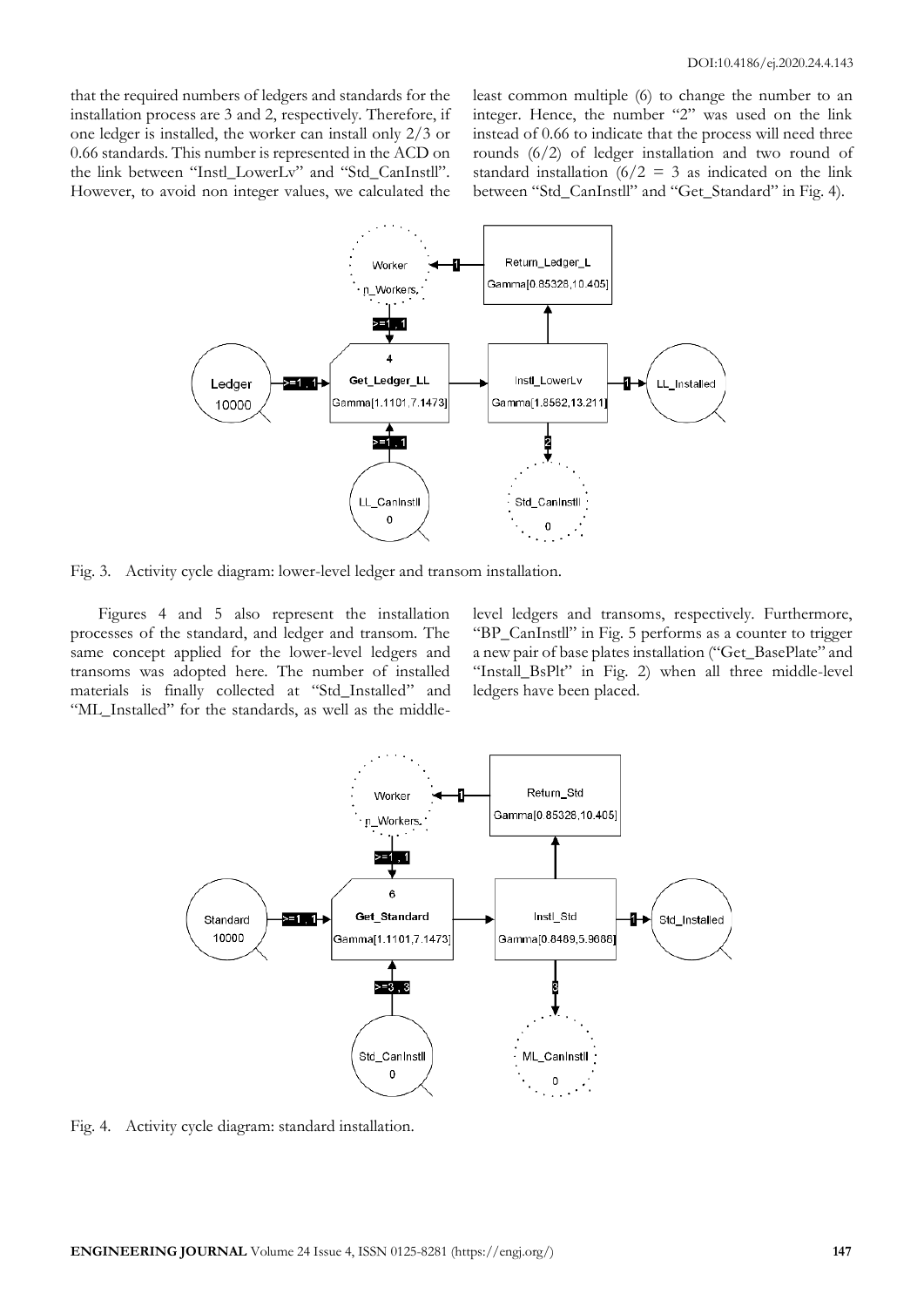

Fig. 5. Activity cycle diagram: middle-level ledger and transom installation.

After completing the structures for the lower and middle levels, the processes for the top-level scaffolding commence. As mentioned, the workers then climb over the middle-level structure to place the ledgers and transoms on the top level (see Fig. 6). This step requires two sets of workers, one for connecting the ledgers and transoms to the existing structures of the top level ("Installer") and the other for delivering and sending the materials to the installers ("Delivery\_Worker"). The

process starts from some workers who are working on the ground climbing ("Climb") to the top level to install the scaffold elements. The other set of workers, who performed the lower-level construction, will then change their tasks to pick up and deliver the scaffolding elements from site storage to the installers ("Worker\_to\_Deliv"). The remainder of the workers will continue working on the installation of the lower-level structures



Fig. 6. Activity cycle diagram: climbing to the top level.

The last process is illustrated in Fig. 7 for the ledger and transom installation at the top level. The worker at the ground level picks up the materials and delivers them (see "Get\_ Ledger\_TL") to the installer under the operation of "Deliver" and sufficient resources in "Installer".

However, the start of the delivery activity has to be simultaneously fulfilled by availability in the queue in "Wait\_to\_Deliv" to ensure that the activity can start merely when an installer is available to receive the material from a delivery worker. After that, "Instl\_TopLv"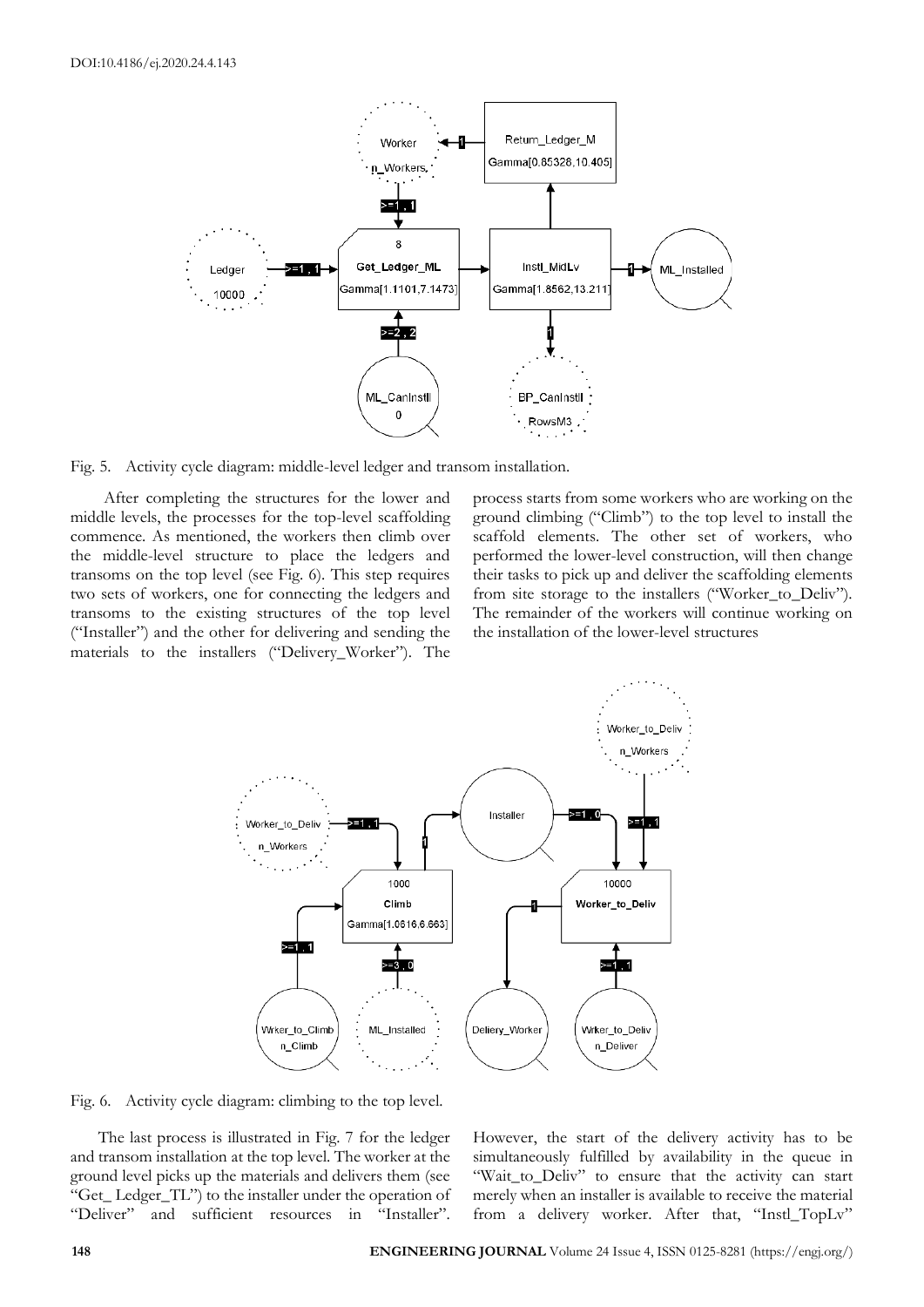proceeds to connect the materials to the existing standards. The process is repeated over and over until all top-level ledgers and transoms are completely installed for the working bay. The number of finished structures will be stored ("TL\_Installed") and then converted in terms of area ("Area\_Installed") covering 1.44 m<sup>2</sup> per each bay. The entire process is repeatedly implemented for all the scaffolding bays in the specified area.



Fig. 7. Activity cycle diagram: top-level ledger and transom installation.

These explanations mainly introduce the activity sequences and resource availabilities. Nevertheless, an activity duration is worth mentioning also as there are uncertainties that lead to different durations for each activity in the construction project. These uncertainties cause variation in activity durations, which is able to be statistically represented in the form of an activity duration distribution. The description of how to address the distribution is presented in the next section.

#### **3.3. Activity Duration Distribution**

At least 30 different numbers of durations in performing any activity were collected. Then, all the numbers were statistically analyzed using distribution fitting software (EasyFit) which is capable of selecting an appropriate distribution to handle construction uncertainties. The best fitting model was proposed as a result of the goodness of fit by considering the values of the Kolmogorov-Smirnov and Anderson-Darling approaches. Table 1 shows the selected distribution patterns for activities in this paper.

The distribution patterns and statistical parameters were subsequently entered into the developed ACDs, as shown in Figs. 2 to 7. At this stage, the annotated model was ready for input parameterization and output customization.

Table 1. Selected activity distribution patterns.

| Activity                                                                                | Distribution | Parameters                              |
|-----------------------------------------------------------------------------------------|--------------|-----------------------------------------|
| Get BasePlate,<br>Get_Ledger_LL,<br>Get_Standard,<br>Get_Ledger_ML,<br>Get_Ledger_TL    | Gamma        | $\beta = 7.1473;$<br>$\alpha = 1.1101$  |
| Return_BsPlt,<br>Return_Ledger_L,<br>Return_Std,<br>Return_Ledger_M,<br>Return_Ledger_T | Gamma        | $\beta = 10.405;$<br>$\alpha = 0.85328$ |
| Climb                                                                                   | Gamma        | $\beta = 6.663;$<br>$\alpha = 1.0616$   |
| Install BsPlt                                                                           | Uniform      | [3,5]                                   |
| Instl LowerLv,<br>Instl_MidLv,<br>Instl_TopLv                                           | Gamma        | $\beta = 13.211;$<br>$\alpha = 1.8562$  |
| Instl_Sta                                                                               | Gamma        | $\beta = 5.9688;$<br>$\alpha = 0.8489$  |

Of note is that some assumptions were applied in the model construction due to the site and time restrictions of the project case study. First, the initial bay of scaffold installed in a row has a couple of components that are different from consecutive bays as two more standards and base plates are always required at the beginning.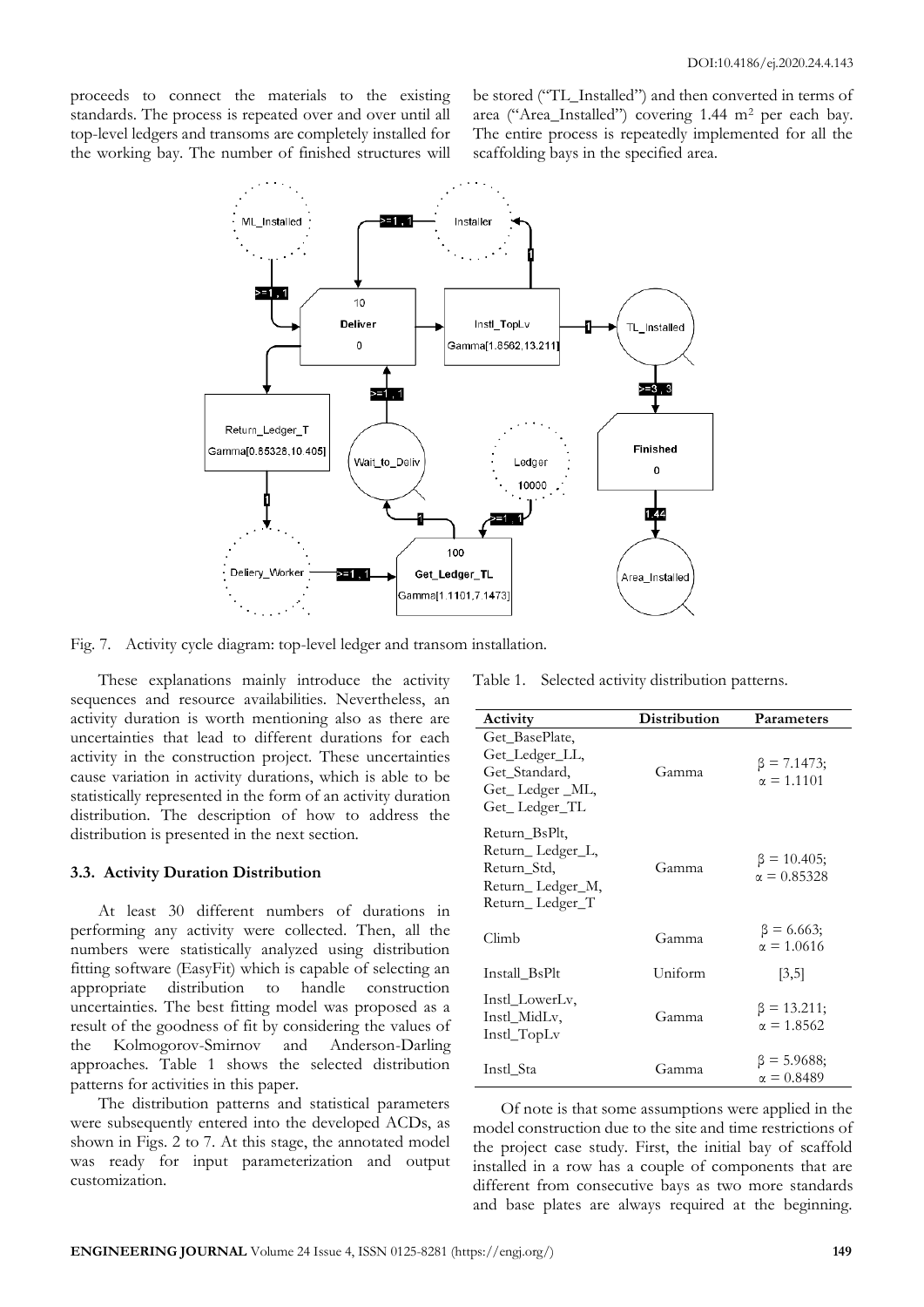However, the model was constructed by disregarding that difference for simplicity and generalization. Second, sufficient numbers of scaffolding components were assumed to be separately located close to the installation area in each bay. Therefore, the durations of the "Get Material" and "Return" activities for each bay construction were similar. This may be a little different from resource planning in some real projects where the delivery and return times will vary depending on the distance between the installation area and the predetermined storage location. Third, the durations for assembling the ledger and transom in each level were assumed to be similar because of the very small time difference measured in the real case study.

The next section describes how to apply the DES model to support effective resource allocation in building construction projects. The input variables were initially identified for analysis. The main input is the construction resource, which is related to the three types of workers who deliver, hand in, and assemble scaffolding components. Each type of resource was arranged to achieve high work productivity. The outcome of the simulation analysis was examined in terms of total duration and the idle time for the operations carried out by type of worker and for the total process duration, and total direct labor cost. The number of workers was varied over 500 simulation runs to determine: (1) the impacts of different crew allocation strategies on total duration; (2) the impacts of different crew configurations on the idle time; and (3) an appropriate combination set of workers that satisfied the tradeoff relationship between construction durations and direct labor costs. The analysis results are discussed in the next section.

#### **4. Results and Discussions**

The case example involved a 33-stories high-rise building located in Bangkok, Thailand. The average area of installation was approximately 450 m<sup>2</sup> on each floor. The analysis was performed by increasing the number of total workers one at a time from 5 to 12 workers. The number of simulation runs was based on 52 different sets of crew configurations. The results and their analysis are provided below.

## **4.1. Impacts of Different Crew Allocation Strategies on Total Duration**

Two analyses were considered to investigate the impacts of crew assignment on total duration. Fundamentally, the results revealed that for the number of total workers, assigning different amounts of delivery labor had an impact on the total duration which tended to be longer when a larger amount of delivery labor was utilized.



Fig. 8. Total duration for different numbers of delivery workers for total crew of eight workers.

For example, Fig. 8 demonstrates the impacts when the total number of workers is eight with various worker configurations. For four delivery workers on one installation line, the workers for the lower-level activities will be  $8 - 4 - 1 = 3$  workers. It can be seen in all graphs that increasing number of delivery workers did not meaningfully affect the total duration until a specific number was reached. The total duration on the lower curve (with only one installer), considerably expanded after five delivery workers were employed. A similar situation occurred once four and three delivery workers were assigned to the middle and upper curves, respectively, because beyond these points, the number of workers for the lower-level installation was limited and this could retard progress in the construction process. The delay at the lower level would definitely affect the upper-level construction and therefore, the overall work performance of the crew team. Moreover, the proper crew configuration resulted in a shorter duration when there were at least three workers performing at the lower level in order to have enough base structures.

Figure 9 also illustrates the impacts due to different numbers of installers working on the top-level installation. The results showed a similar trend indicating that different crew configurations could affect total process duration. The entire duration increased substantially after three, four, and five installers were employed for the upper, middle, and lower curve, respectively. Furthermore, Fig. 9 confirmed high productivity when at least three labors worked on the lower-level installation. Figures 8 and 9 show that given the same number of workers, the process can be delayed considerably if work crews are not appropriately configured.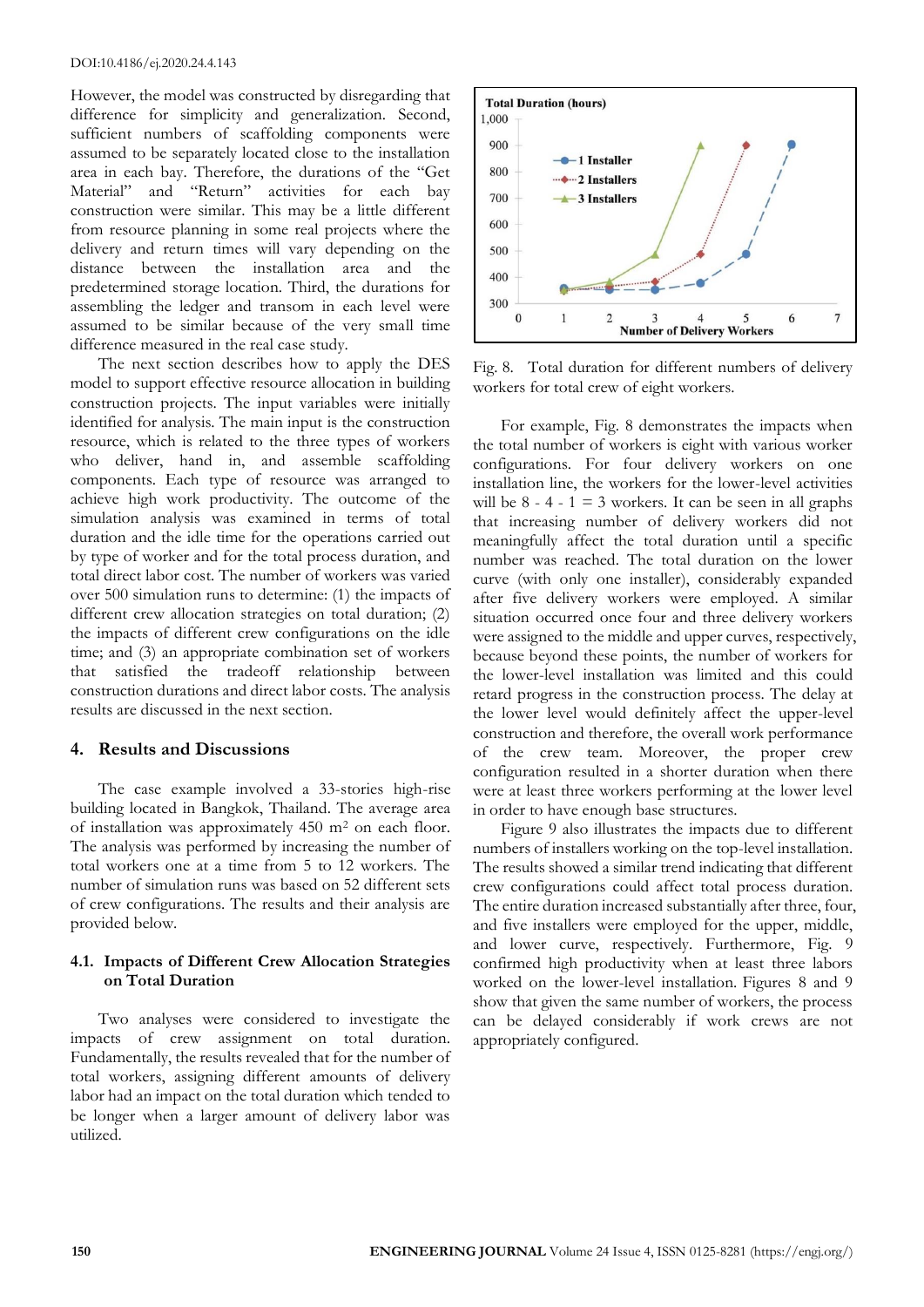

Fig. 9. Total duration for different numbers of installation workers for total crew of eight workers.

Moreover, further investigation indicated that the appropriate number of lower-level workers changed relative to the total number of workers. Possible numbers of lower-level workers tended to increase over a specific range of total number of workers, as shown in Table 2. For example, to keep the process duration under 400 hours in total, the appropriate numbers of lower-level workers were four, five and six when the total numbers of workers were less than six, between seven and nine and more than nine, respectively.

Table 2. Appropriate number of lower-level workers to restrict duration to under 400 hours.

| Total<br>worker<br>(persons) | Installer<br>(persons) | <b>Delivery</b><br>worker<br>(persons) | Lower-<br>level<br>worker<br>(persons) | Total<br>duration<br>(hours) |
|------------------------------|------------------------|----------------------------------------|----------------------------------------|------------------------------|
| 6                            |                        |                                        |                                        | 351.8                        |
|                              |                        |                                        | 5                                      | 350.2                        |
| 8                            | 2                      |                                        | 5                                      | 348.4                        |
| 9                            | 1                      | 3                                      | 5                                      | 341.5                        |
| 10                           | 2                      | 2                                      | 6                                      | 338.6                        |
| 11                           | 3                      | 3                                      | 5                                      | 340.7                        |
| 12                           |                        |                                        |                                        | 340.4                        |

In addition, the total duration for scaffolding installation at each floor was determined for different numbers of total workers. As shown in Fig. 10, for 5-12 workers, the duration required for a floor varied from 10.3 up to 11.7 hours, respectively, with the lowest value when 10 workers were employed. There was a noticeable impact when a lower numbers of workers was considered resulting in a major change in the project duration. The example showed that the optimal number of 10 workers produced the minimum duration. This confirmed the results of a proper crew configuration on the total construction duration.



Fig. 10. Total duration versus number of workers.

Furthermore, further investigation presented the greater impact of numbers of lower-level workers over installers and delivery workers, respectively, as shown in Fig. 11 which shows that increasing one lower-level worker resulted in a markedly improved 33-hour productivity improvement. In contrast, there was little impact when only a lower number of workers was employed, while there was no productivity improvement resulting from an increase in the number of delivery workers. Moreover, this was confirmation of the suitable proportion between the numbers of installers and delivery workers.





## **4.2. Impacts of Different Crew Allocation Configurations on Idle Time**

This section considers the impacts of crew configurations on the idle time of each worker type, and therefore on total non-productive time. Figures 12-14 illustrate the total idle time for any type of worker with different crew configurations. Each figure illustrates the impacts on the labor idle time due to the variation in the number of workers. The configuration i-j-k represents a crew fleet consisting of i installers, j delivery workers and k lower-level workers. Figure 12 shows that an appropriate resource proportion for effective performance was achieved when the number of either installers or delivery workers did not exceed two.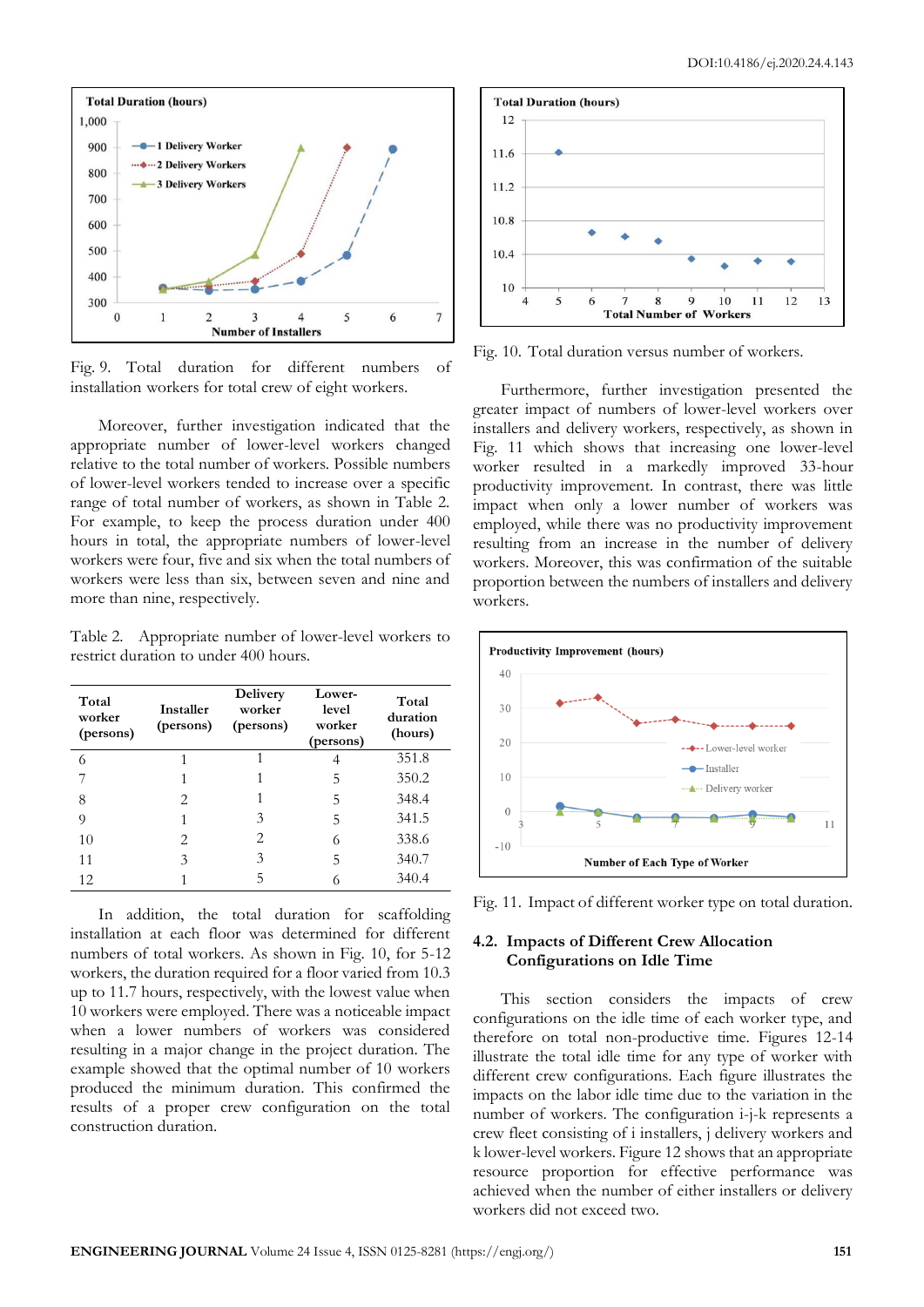

Fig. 12. Total idle time at different crew configurations by changing number of lower-level workers.

Based on Fig. 13, there was no material idle time for lower-level workers if a small number of lower-level workers performed the construction task. In addition, the potential proportion of delivery to lower-level workers of 1:3 or higher produced the most effective performance. Furthermore, the installers and delivery workers worked together to perform their first level tasks, so their relationship was quite important to the work achievement. Similarly, Fig. 14 confirms the importance of the promising ratio between the numbers of installers to delivery workers. Detailed consideration indicated that the appropriate crew configuration of 1:1:3 led to the minimum total idle duration.



Fig. 13. Total idle time at different crew configurations by changing number of installers.



Fig. 14. Total idle time at different crew configurations by changing number of delivery workers.

Of note is that the crew configuration with the shortest duration did not necessarily provide the minimum idle time, due to different numbers of total workers employed. The crew configuration with the shortest duration consisted of two installers, two delivery workers and six lower-level workers for a total workforce of 10. On the other hand, the lowest idle time occurred using five workers with the ratio 1:1:3. Thus, in order to have the shortest duration, the workforce requires a high number of total workers that results in a large amount of idle time during the construction process, and therefore higher labor costs.

Figures 15 to 17 introduce the results from further investigation regarding varying the number of lower-level workers. The findings confirmed the robust correlation between installers and delivery workers. The proper ratio between these two worker types substantially improved their idle reduction (Figs. 15 and 16), but had little impact on the idle time for lower-level workers (Fig. 17).



Fig. 15. Impact of crew configuration on idle time of installers.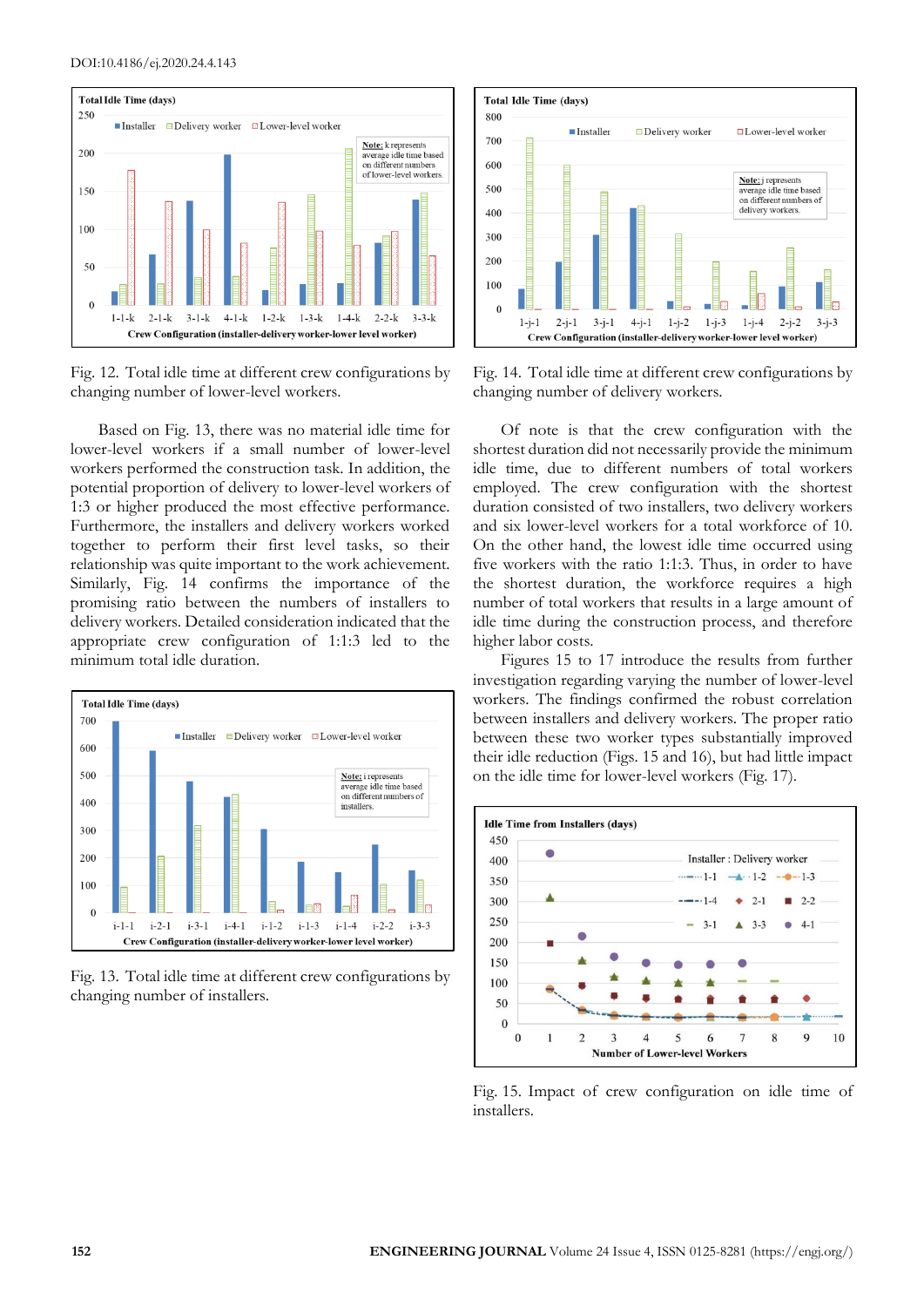

Fig. 16. Impact of crew configurations on idle time of delivery workers.



Fig. 17. Impact of crew configuration on idle time of lower-level workers.

In addition, the findings indicated that project productivity improvement was dependent on two main attributes: (1) an appropriate crew configuration for installers and delivery workers performing the second level installation tasks; and (2) the first level installation was mainly associated with the work progress of lowerlevel workers. Therefore, there was a need to harmonize the workflow and progress resulting from both attributes to increase work productivity.

#### **4.3. Tradeoff Relationship between Construction Duration and Direct Labor Cost**

This section introduces the tradeoff relationship between total labor cost and total duration of the scaffolding installation process. Figure 18 illustrates the wide range of optimal crew configurations capable of minimizing the cost and duration, with the two cross marks indicating the dominant solutions while the points on the solid line represent the feasible solutions lying on the Pareto frontier. A point on the blue line suggests a feasible crew configuration leading to the trade-off decision between cost and time that must be considered by the project manager to enhance construction productivity.

A non-dominated solution could be selected for implementation based on the important weights given to the two planning objectives (total cost and project duration in this paper). In Fig. 18, the number to the left of each point represents the number of workers used for the scaffolding assembly. Among all feasible solutions, the highest labor cost but shortest duration is represented when the number of workers equals 10. On the other hand, the crew configuration spending the lowest cost requires the lowest number of workers but results in the longest duration.



Fig. 18. Tradeoff relationship between duration and cost.

Based on all these findings, the project engineer can use the simulation analysis results to assist in decisions regarding project management and crew allocation for scaffolding productivity improvement. The construction supervisor can properly allocate the number of workers according to the solution recommended from the model runs. Worker tracking and monitoring are required to verify that the workers are following the supervisor's instructions and to monitor work production. Even though the model was applied at the micro level of case study analysis, the application of the developed paradigm is proficient in proposing the effective worker allocation scheme without impeding the current construction operations. The supervisor can utilize the model as a decision-support tool for managing crew allocation and the configuration of the scaffolding process and can further implement this approach in other construction processes.

Nevertheless, it is noteworthy that verifying the analysis results using a real construction project is very difficult and almost impossible, since it requires strong cooperation and commitment from the contractor to allow the routine operations to be changed and interrupted that will affect work productivity and project completion time. This is one of main reasons for implementing the DES technique in the existing research to simulate the complex construction processes and further perform computerized modification on the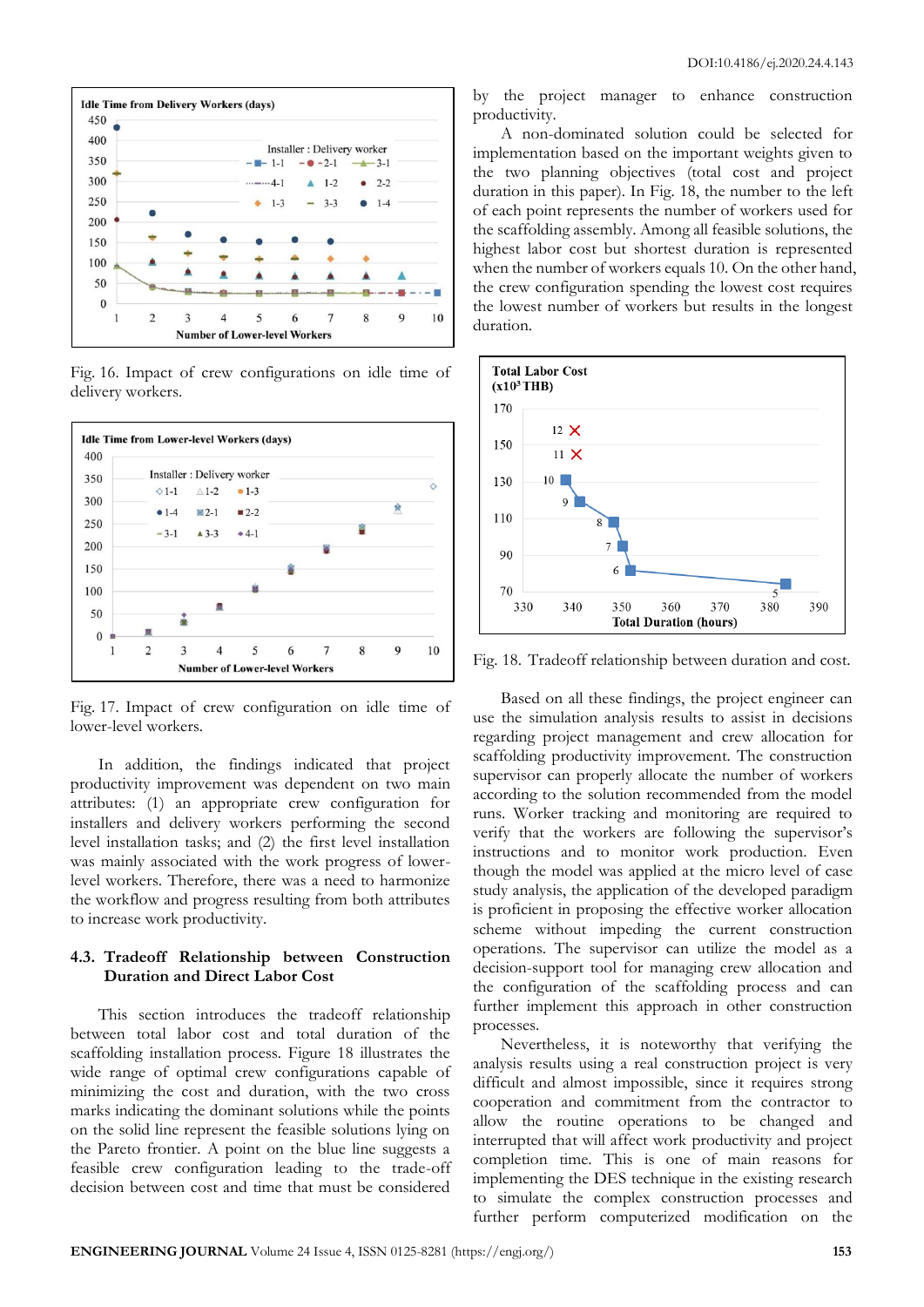original simulation model without disturbing the current project schedule. As a result, the verification in this paper was performed by investigating the differences between the actual and simulated durations of the original scaffolding installation task in one specific area. The verification results showed only small variation in the construction durations between real practice and simulation analysis, as the onsite operation took around 2.4 minutes to complete a 1.44  $m<sup>2</sup>$  scaffolding installation (one bay of scaffolding) while the simulation result resulted in installation duration of 2.23 minutes for the same area. The difference was small and acceptable although some possible variations arose due to the model assumptions and the time measurements. Moreover, the numerical result of the installation duration from the simulation run can be compared with the statistical cost data shown in RSMeans Building Construction Cost Data [33]. The productivity data of scaffolding assembly was retrieved and the duration was then estimated based on similar project characteristics and indicated the expected productivity rate at 270 m<sup>2</sup> per day, with an average of 2.57 minutes to install each bay.

## **5. Conclusions**

This paper enhances the current body of knowledge in the area of crew allocation to promote work productivity improvement by adopting the DES technique, which is capable of handling the complexity and volatility of construction processes. The case study of scaffolding installation for a high-rise building construction project in Thailand was introduced with through the implementation of EZStrobe, a promising DES tool. The results highlighted the performance and capabilities of the DES technique in simulating the multiple systems and therefore effectively allocating the resources. The analysis showed an appropriate combination of all types of required workers in the tested scaffolding process that was capable of minimizing both construction cost and time. In addition, the importance of the types of associated workers was indicated according to the magnitude of the impact on the total process and idle times. This could guide the project manager to avoid assigning an excessive number of workers to some prospective activities. The proposed paradigm should prove useful in effectively allocating construction resources and enhancing work productivity.

The research study presented in this paper can be extended to other construction activities in either building or infrastructure projects to further confirm the application of the proposed paradigm. Moreover, advanced development can be examined to include the costs of materials and equipment in the construction cost to provide a comprehensive viewpoint on the time-cost trade-off relationship.

## **Acknowledgement**

This research was supported by a grant from the Faculty of Engineering at Kamphaeng Saen campus, Kasetsart University, Thailand. However, any opinions, findings and recommendations written in this paper are those of the authors and do not necessarily reflect any opinions of the funding agency.

## **References**

- [1] D. R. Friedrich, J. P. Daly Jr., and W. G. Dick, "Revisions, repairs, and rework on large projects," *J Constr Eng M*, vol. 113, no. 3, pp. 488-500, Sep. 1987.
- [2] D. W. Halpin, "CYCLONE-method for modeling job site processes," *J Construct Div ASCE*, vol. 103, no. ASCE 13234 Proceeding, 1977.
- [3] S. M. AbouRizk and D. Hajjar, "A framework for applying simulation in construction," *Can J Civil Eng*, vol. 25, no. 3, pp. 604-617, Jun. 1998.
- [4] S. AbouRizk, D. Halpin, Y. Mohamed, and U. Hermann, "Research in modeling and simulation for improving construction engineering operations," *J Constr Eng M*, vol. 137, no. 10, pp. 843-852, Sep. 2011.
- [5] C. Ahn, J. C. Martinez, P. V. Rekapalli, and F. A. Peña-Mora, "Sustainability analysis of earthmoving operations," in *2009 Winter Simulation Conference*, Austin, TX, 2009, pp. 2605-2611.
- [6] C. Ahn, H. Xie, S. Lee, S. Abourizk, and F. Pena-Mora, "Carbon footprints analysis for tunnel construction processes in the preplanning phase using collaborative simulation," in *Proceedings of the Construction Research Congress 2010*, Banff, AB, Canada, 2010, pp. 1538-1546.
- [7] J. R. Baldwin, J. M. Manthei, H. Rothbart, and R. B. Harris, "Causes of delay in the construction industry," *J Construct Div*, vol. 97, no. 2, pp. 177-187, Nov. 1971.
- [8] V. Carr and J. H. M. Tah, "A fuzzy approach to construction project risk assessment and analysis: Construction project risk management system," *Adv Eng Softw*, vol. 32, no. 10, pp. 847-857, Oct. 2001.
- [9] J. Christian and D. Hachey, "Effects of delay times on production rates in construction," *J Constr Eng M*, vol. 121, no. 1, pp. 20-26, Mar. 1995.
- [10] A. U. Elinwa and S. A. Buba, "Construction cost factors in Nigeria," *J Constr Eng M*, vol. 119, no. 4, pp. 698-713, Dec. 1993.
- [11] C. Limsawasd and N. Athigakunagorn, "An application of discrete-event simulation in estimating emissions from equipment operations in flexible pavement construction projects," *Engineering Journal,* vol. 21, no. 7, pp. 197-211, Dec. 2017.
- [12] W. Jiradamkerng, "Evaluation of EZStrobe Simulation System as a tool in productivity analysis-A case study: Precast concrete hollow-core slab installation," *Engineering Journal,* vol. 1, no. 2, pp. 75- 84, Nov. 2013.
- [13] W. Jiradamkerng, "Productivity management of road construction in Thailand by EZStrobe Simulation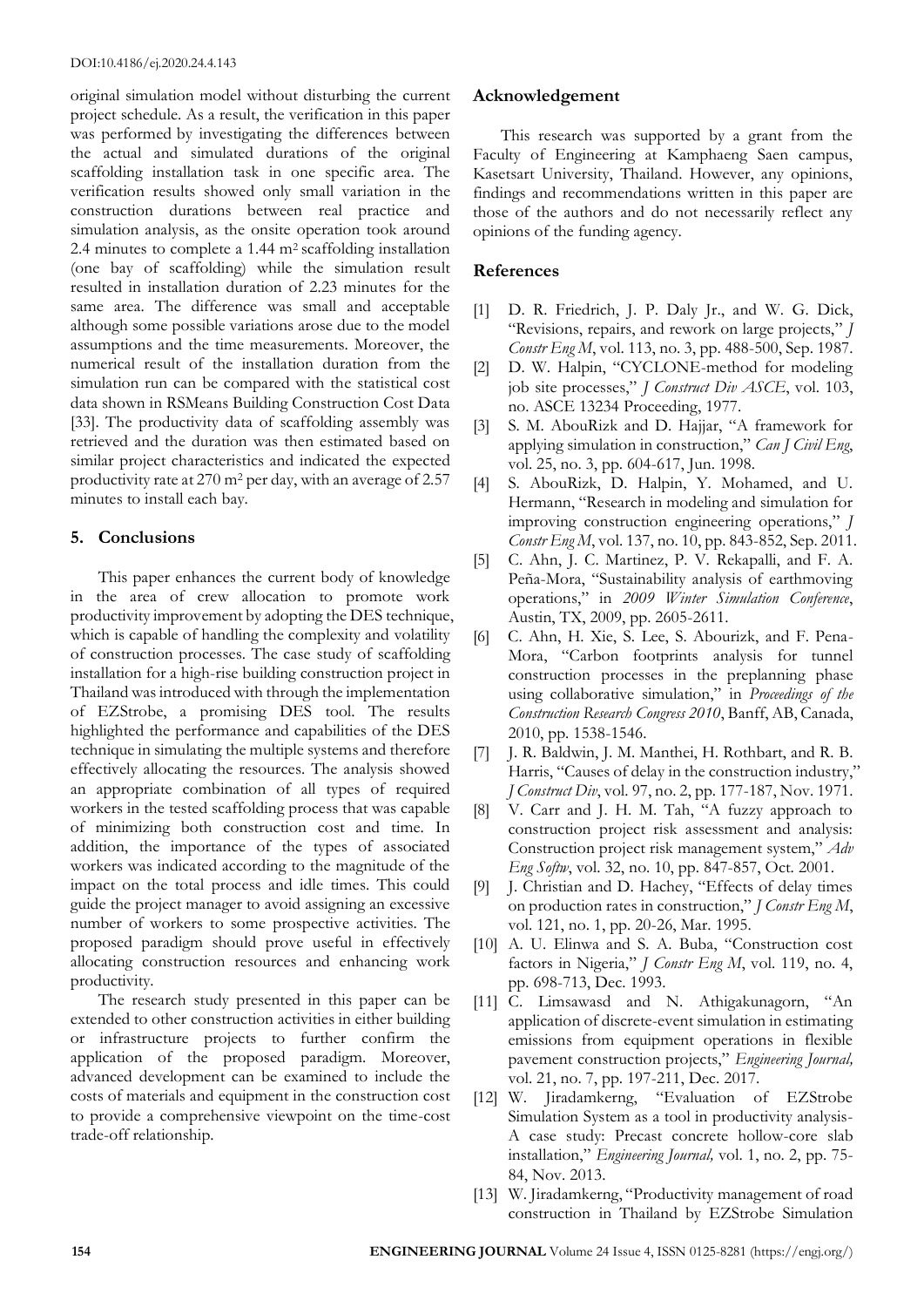System case study: 0.15 m. thick subbase course construction," *Engineering Journal*, vol. 20, no. 3, pp. 183-95, Aug. 2016.

- [14] L. Y. Liu, "COOPS: Construction object-oriented process simulation system," Ph.D. dissertation, University of Michigan, Ann Arbor, MI, 1991.
- [15] M. Lu, "Simplified discrete-event simulation approach for construction simulation," *J Constr Eng M ASCE,* vol. 129, no. 5, pp. 537-546, Oct. 2003.
- [16] J. C. Martinez, "STROBOSCOPE: State and resource based simulation of construction processes," Ph.D. dissertation, University of Michigan, Ann Arbor, MI, 1996.
- [17] D. W. Halpin and L. S. Riggs, *Planning and Analysis of Construction Operations*. New Jersey: John Wiley & Sons, 1992.
- [18] CII, "Leading industry practices for estimating, controlling, and managing indirect construction cost," Construction Industry Institute (CII), University of Texas at Austin, 2012.
- [19] K. Kim and J. Teizer, "Automatic design and planning of scaffolding systems using building information modelling," *Adv Eng Inform*, vol. 28, no. 1, pp. 66-80, 2014.
- [20] Occupational Safety and Health Administration (OSHA). *Safety and health topics: Scaffolding*. 2013. [Online]. Available: https://www.osha.gov/SLTC/etools/scaffolding/i ndex.html
- [21] C. Kumar, S. M. AbouRizk, Y. Mohamed, H. Taghaddos, and U. Hermann, "Estimation and planning tool for industrial construction scaffolding," in *ISARC. Proceedings of international symposium on automation and robotics in construction, IAARC Publications,* Quebec, Canada, 2013, vol. 30, pp. 1.
- [22] S. Moon, J. Forlani, X. Wang, and V. Tam, "Productivity study of the scaffolding operations in liquefied natural gas plant construction: Ichthys project in Darwin, Northern Territory, Australia," *J Prof Iss Eng Ed Pr ASCE,* vol. 142, no. 4, p.04016008, 2016.
- [23] L. Hou, C. Wu, X. Wang, and J Wang, "A framework design for optimizing scaffolding erection by

applying mathematical models and virtual simulation," in *Proceedings of 2014 international conference on computing in civil and building engineering, ASCE,*  Orlando, FL, 2014, pp. 323-330.

- [24] J. C. Martinez, "EZStrobe: General-purpose simulation system based on activity cycle diagrams," in *Proceedings of the 33nd Conference on Winter Simulation, IEEE Computer Society*, Arlington, VA, 2001, pp. 1556-1564.
- [25] P. G. Ioannou. *EZStrobe Tutorial*. (2015). Accessed: 7 January 2017. [Online]. Available: http://www.cem.umich.edu/ Ioannou/strobosys/ezstrobe/ezstrobe\_tutorial.htm
- [26] J. C. Martínez, "Earthmover-simulation tool for earthwork planning," in *Proceedings of 1998 Winter Simulation Conference*, *IEEE Computer Society*, Washington DC, 1998, vol. 2, pp. 1263-1271.
- [27] J. C. Martinez, "Methodology for conducting discrete-event simulation studies in construction engineering and management," *J Constr Eng M ASCE,* vol. 136, no. 1, pp. 3-16, May 2009.
- [28] J. C. Martinez and P. G. Ioannou, "Advantages of the activity scanning approach in the modeling of complex construction processes," in *Proceedings of the 27th Conference on Winter Simulation, IEEE Computer Society,* Arlington, VA, 1995, pp. 1024-1031.
- [29] K. M. Shawki, K. Kilani, and M. A. Gomaa, "Analysis of earth-moving systems using discreteevent simulation," *Alexandria Eng J*, vol. 54, no. 3, pp. 533-540, 2015.
- [30] S. D. Smith, J. R. Osborne, and M. C. Forde, "Analysis of earth-moving systems using discreteevent simulation," *J Constr Eng M ASCE,* vol. 121, no. 4, pp. 388-396, Dec. 1995.
- [31] H. Zhang, "Discrete-event simulation for estimating emissions from construction processes," *J Manage Eng ASCE*, vol. 31, no. 2, p. 04014034, Jun. 2013.
- [32] P. Srisurin and A. Singh, "Simulation models for cement loading process," in *Proceedings of International Structural Engineering and Construction*, Fargo, ND, 2014.
- [33] RSMeans, *RSMeans Building Construction Cost Data, 74th Annual Edition*. RS Means Company, 2016.